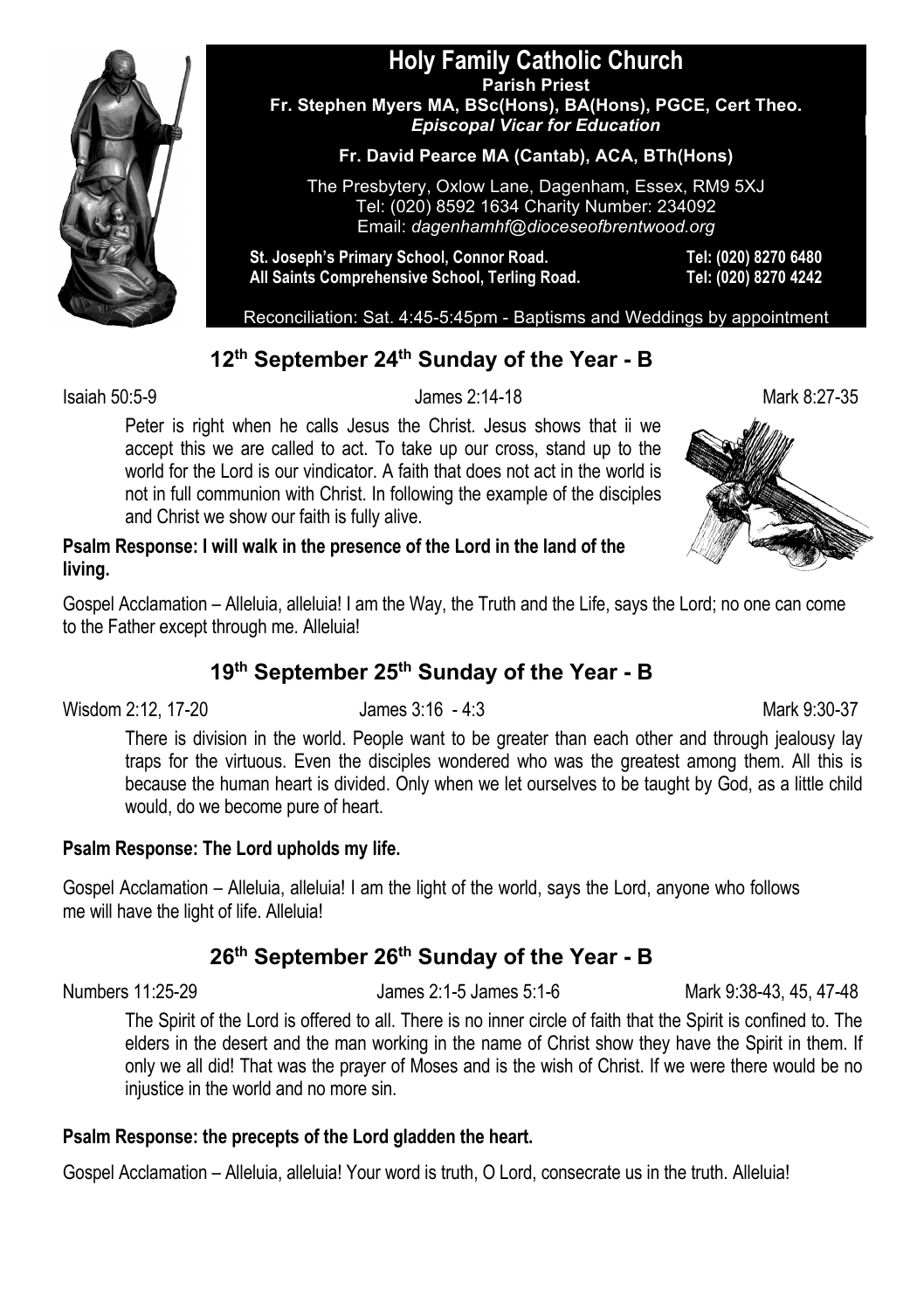## **Statement of Bishop Alan for Education Sunday, 2021**

Education Sunday is a day on which can we focus on the wonderful work that is done in Catholic schools up and down the country. The last year has been a challenging time for all, as we have had to face the full impact of the pandemic and find new ways to live and work. Only time will show the full impact of the days that our children have had to stay at home and try to study. There are, I fear, some areas of inequality in the provision of the pupils' learning, which may impinge on their development for some time. Having said that however, I know that the schools in the diocese have worked tirelessly to mitigate the effects of the pandemic on the children. On behalf of the diocese, I offer my deep gratitude to our Catholic schools for all that they have done and achieved during the pandemic.

When the Catholic hierarchy was re-established in the ninetieth century, one of the first actions was to establish schools to support the Catholic community and help them overcome the many obstacles, including illiteracy, in the way of so many people. In our times the call to make Education a priority has not diminished in any way. As your bishop I heed the call of Pope Leo XIII given over a hundred years ago when he called on the bishops of the world to carry on "*making the young your chief care; press onward in every way your work; and cultivate with enthusiasm and hopefulness whatever good seeds you find: for God, who is rich in mercy will give the increase*."

In recent times some of our schools have had to face hostile approaches from those who do not share our vision for Catholic education. They would want to influence the direction of travel for their own purposes rather than for the benefit of the children and young people in our Catholic schools. Pope Francis writes that "*Education is an enterprise that demands cooperation on the part of all involved – the family, the school and social, cultural and religious institutions*." A positive way of achieving this cooperation which, in turn, furthers the vision and tradition of those pioneers, is for our schools to work more closely together by joining Catholic Multi Academy Trusts (CMATs). Whilst this may be in line with thinking coming out of national Government it is also genuinely my firm belief that this is the best future for our schools. It is an opportunity for schools to work together actively and formally to shape the Catholic education system in their locality. It is this approach that will enable high standards of Catholic education to be maintained and where schools can contribute more widely as beacons of good practice in the local community. Indeed, where CMATs have been established in our diocese benefits have already been identified, including financial savings, greater inter-school support and renewal of the mission they share as Catholic schools.

As the pandemic recedes and a growing sense of normality returns, I know that we will be able to move forward collaboratively with the wonderful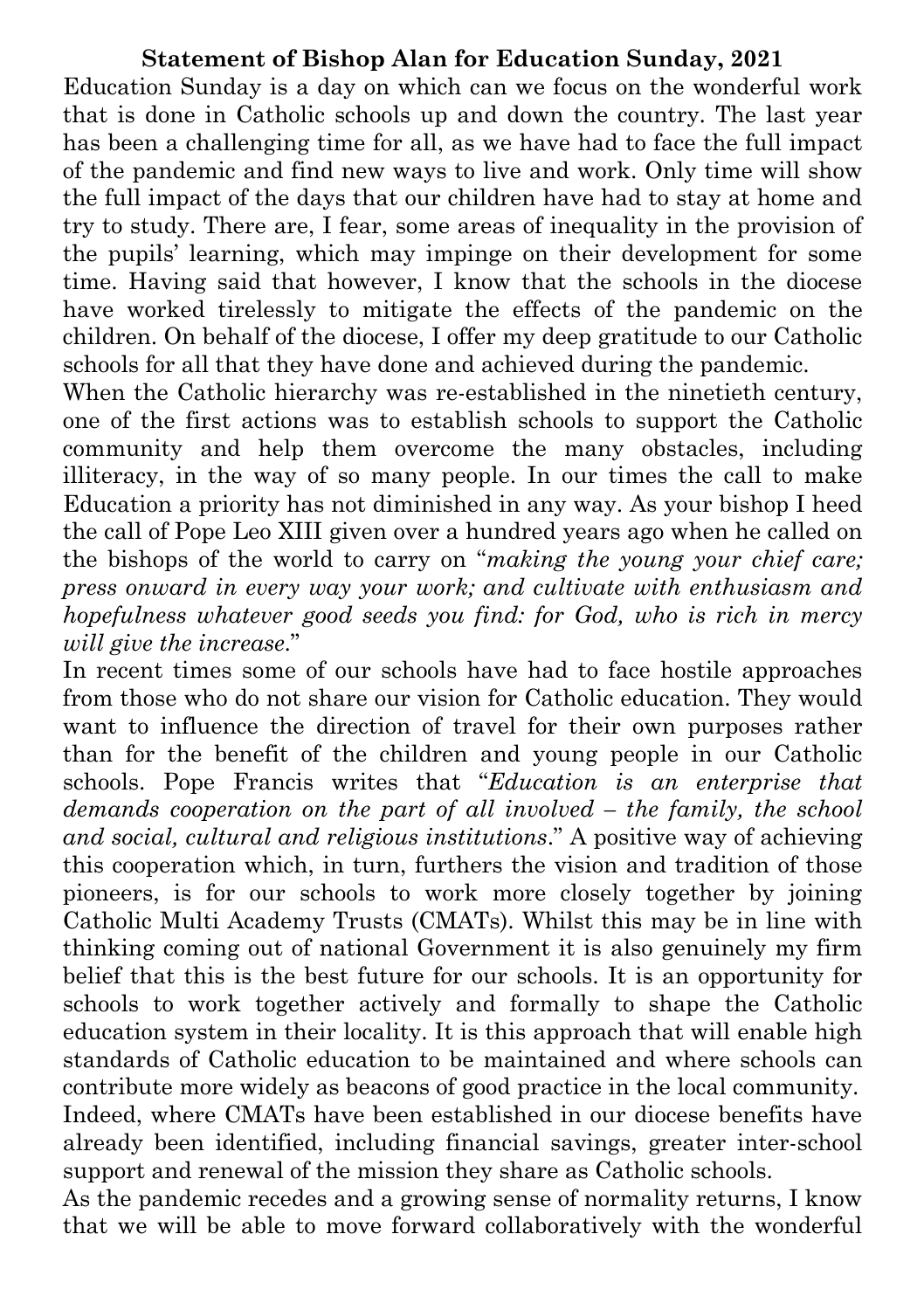work of enabling our young people to reach their full potential. I encourage all associated with our Catholic schools, as Pope Francis has said, to "*persevere with courage and tenacity"*. Once again, thank you to all who work in and support Catholic education whether as pupils, staff, governors or parents. I will keep you in my prayers and ask that you join me in praying for the flourishing of our Catholic School communities.

## *Yours in Christ and Mary, Bishop Alan, sm Bishop of Brentwood*

**We pray for the members of our parish community who are ill or unable to come to Mass especially:**

| Fr. John McKeon          | Doreen Hegharty Tom Coffey |                  | Mary Ware    | Oliver Ryan  |
|--------------------------|----------------------------|------------------|--------------|--------------|
| Pauline Egbunike         | Maureen Bushell            | Margaret Kiely   | John Connors | Ibiron Ayool |
| Myla Lebersidge          | Maureen Harvey             | Michael Harvey   | Mark Paton   | Olive Edgar  |
| <b>Catherine Watkins</b> | <b>Andy Gallagher</b>      | Tony Leahy       | Mary Wallace | Lucia Watson |
| Dennis O'Flaherty        | Gabriella Byrne            | Danny O'Sullivan |              |              |

*May they experience the healing touch of Jesus*

# **Live Mass Streaming**

All church services are now live streamed. This can be accessed via the parish website on http://www.holyfamilychurchdagenham.org/massstream/ Please be aware that if you are sitting towards the front of the Church you may be visible. In addition Sunday 2nd May will be the last time we will be sending the Mass via Zoom.us.

# **Covid 19 – Contact Tracing**

After attending Mass/Private prayer can you please use the QR code displayed around the Church. You will need to download the NHS app on your phone. Alternatively you can use the link and complete the contract tracing form https://www.holyfamilychurchdagenham.org/. Thank you for your co-operation

# **Baptism Course 2021**

The next two sessions for the Baptism Course will take place on 15th and  $22<sup>nd</sup> September. If you wish to attend the next course please look for dates$ in future newsletters.

### **Votive Candles**

Only votive candles provided on the candle stands may be lit and displayed in the church. This is due to the immediate fire risk. If no candles are lit on the stand, please do not light from matches yourself, the altar servers will light them.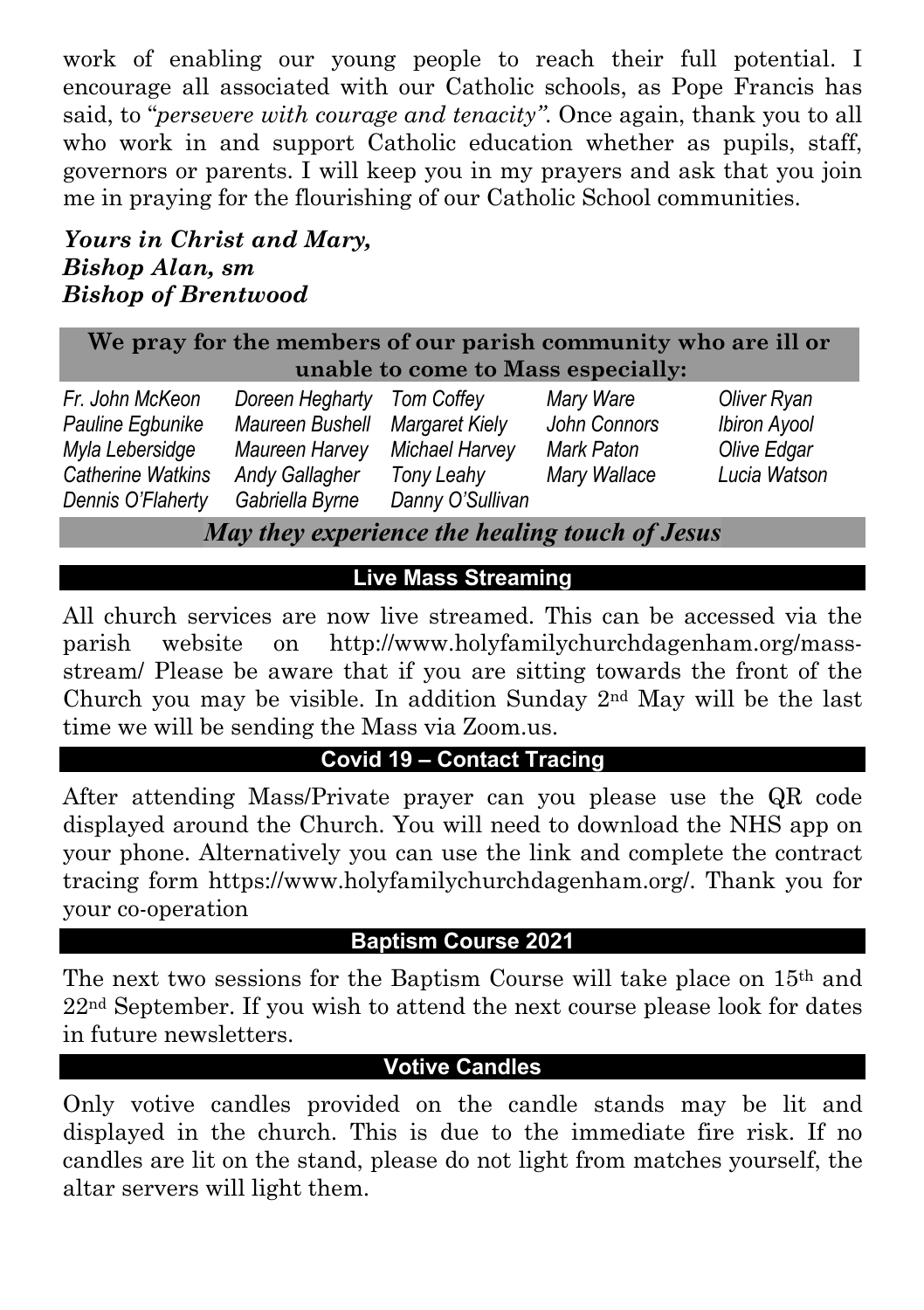#### **Parish Food Bank**

Over the past few months there have been a number of meetings to discuss and plan the setting up of a Food Bank in our parish. We have received a grant to help start this very important venture, in recent weeks some members of the parish and the priests have visited other Food Banks to see how they minister to those in need. We have received a great deal of very helpful information that will inform our planning. As we move nearer to starting this we are asking the member so of the parish community to consider how they may help to set this up and keep it running. We will, of course, be needing donations of food and other items but most importantly we will need a good number of people to help with the setting up and distribution of the food. At this moment in time we are looking at running the Food Bank of a Sunday after Mass. One reason for this is that as far as we know no other Food Bank is open on a Sunday.

We are now in a position to receive any food donations to get this project off the ground. We are in need of tinned products : Meat, fish, vegetables, soup, fruit, beans packet products: Cereals, biscuits, pasta ,spaghetti, noodles, pulses If possible with at least 6 months shelf life indicated on the packaging. Items may be left at the back of the Church in the boxes provided.

### **BCYS Events**

As restrictions continue to ease we are able to start running events within the BCYS. Here are some 'save the dates' for your diaries, with more information coming nearer the time: For more information please see www.bcys.net

## **Monthly Youth Mass**

Providing restrictions allow we will resume in person Youth Mass at Abbotswick. There will be input from John Pridmore and Leila Bousbaa.

#### **Youth Gather – 23rd October**

One day Youth Gather for Year 9 and above at Walsingham House at Abbotswick. There will be input from John Pridmore and Leila Bousbaa.

## **Catechists Training and Resource Day – 6th November**

Being held at Sacred Heart of Mary School, the day will be an opportunity for Catechists to come together and receive input from different organisations including Caritas Brentwood and the BCYS.

## **Welcomers /Readers**

Please contact the Presbytery if you are willing to go on a rota as a welcomer or reader now that the Church is returning to 'normal'.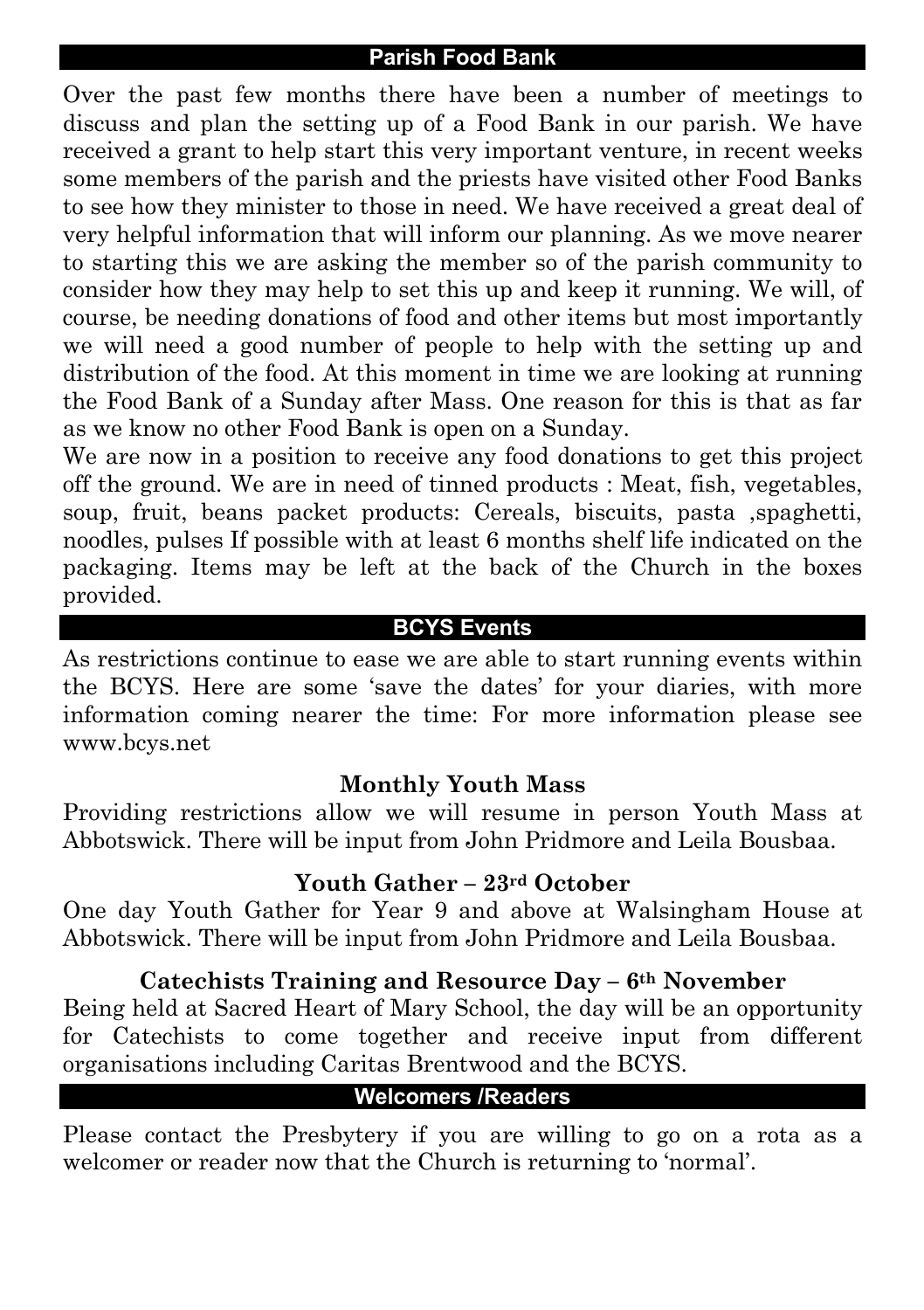#### **Parish Survey**

A team of parishioners have produced a survey to find out the views and the wishes of members of the parish community. By scanning this QR code with your phone of computer you will be linked to the survey. Please spend a few minutes to do this to help with our future planning. Thank you.



|                                          |                                         | <b>Readers for Mass</b>                                                                                                  |
|------------------------------------------|-----------------------------------------|--------------------------------------------------------------------------------------------------------------------------|
| Sat 11 <sup>th</sup> Sep<br>Sun 12th Sep | 6:00pm<br>9:00am<br>11:00am             | <b>Marian Fitzgerald and Anne Carroll</b><br>Pamela Anike and Philippa Admuyiwa<br>Veronica Obi and Immaculata Nnadi     |
| Sat 18th Sep<br>Sun 19th Sep             | 6:00 <sub>pm</sub><br>9:00am<br>11:00am | <b>Caroline Van Der Steem and Peter Roberts</b><br><b>Pamela Anike and Daniel Hughes</b><br>Veronica Obi and Nkem Okoli  |
| Sat 25 <sup>th</sup> Sep<br>Sun 26th Sep | 6:00pm<br>9:00am<br>11:00am             | <b>Marian Fitzgerald and Anne Carroll</b><br><b>Pamela Anike and Daniel Hughes</b><br>Ify Durojaiye and Immaculate Nnadi |
|                                          |                                         | <b>Eucharistic Ministers for Mass</b>                                                                                    |
| Sat 11 <sup>th</sup> Sep<br>Sun 12th Sep | 6:00pm<br>9:00am<br>11:00am             | <b>Caroline Van Der Steem</b><br><b>Teresa Onyemah</b><br><b>Bernie McKeag</b>                                           |
| Sat 18th Sep<br>Sun 19th Sep             | 6:00 <sub>pm</sub><br>9:00am<br>11:00am | <b>Marian Fitzgerald</b><br><b>Teresa Onyemah</b><br><b>Bernie McKeag</b>                                                |
| Sat 25 <sup>th</sup> Sep<br>Sun 26th Sep | 6:00pm<br>9:00am<br>11:00am             | <b>Caroline Van Der Steem</b><br>Amanda Shapati<br><b>Nora Bell</b>                                                      |
|                                          |                                         | Counters                                                                                                                 |
|                                          |                                         |                                                                                                                          |

We are looking for volunteers who can give up a few hours of their time after 11:00am Mass to count the money collected at all weekend Masses. We are hoping to get enough volunteers so that we can get at least three teams so it will be one week on and two weeks off. If you are interested please contact the presbytery via email or phone during office hours (between 10:00am and 1:00pm)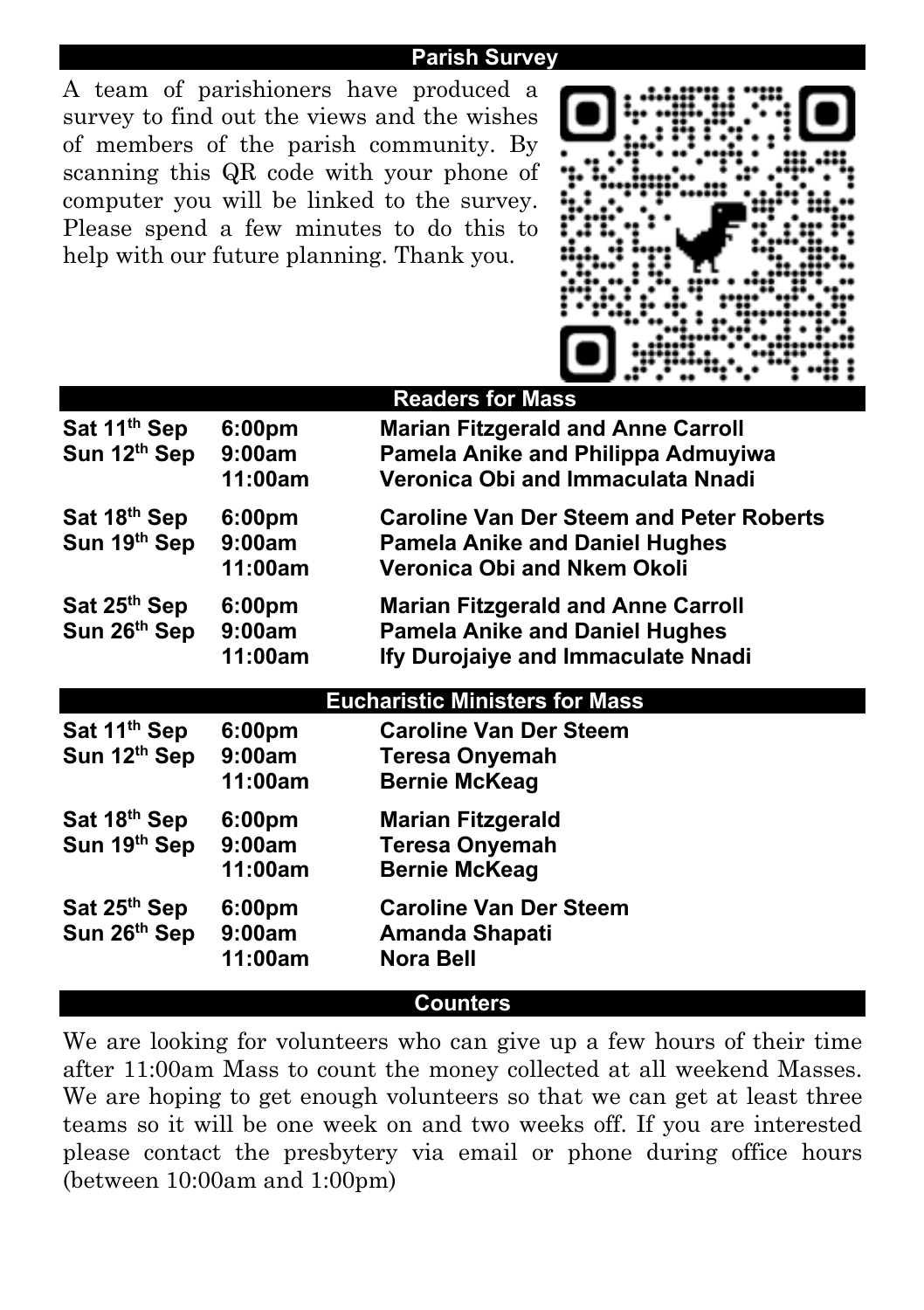## **Season of Creation Study Days**

During the 2021 Season of Creation, from 1st September to the feast of St Francis on 4th October, thousands of Christians on six continents will unite to pray and take action for common home www.seasonofcreation.org From the parish of Gidea Park we have organised two study days – on Saturday 4th September and Saturday 2nd October from 11.00 to 12.30 BST – to explore the teaching of Pope Francis on 'care for our common home' (*Laudato si')*, and the promotion of global solidarity (*Fratelli Tutti*). These study days, 'The Cry of Creation' and 'The Cry of the Poor' will be given by Fr Ashley Beck, associate professor at St Mary's University, Twickenham. For access to these free live stream events go to www.whatgoodnews.org. No registration needed. Talks will be available subsequently on the same website. Please spread the word on social media.



## **Annual Diocesan Mass for Altar Servers**

Archconfraternity of St Stephen, invites all Altar Servers to the annual Diocesan Mass for Altar Servers at Westminster Cathedral on Saturday 2nd October 2021 at 2:30pm. Principal celebrant Rt. Rev. Nicholas Hudson, Auxiliary Bishop of Westminster. Servers from beyond the Westminster Diocese are welcome to this Mass if they can't attend the National Mass on 25th September in Wolverhampton. If MCs and Senior / Altar Servers would like to attend this event, please email by 18th September johnmccormack528@gmail.com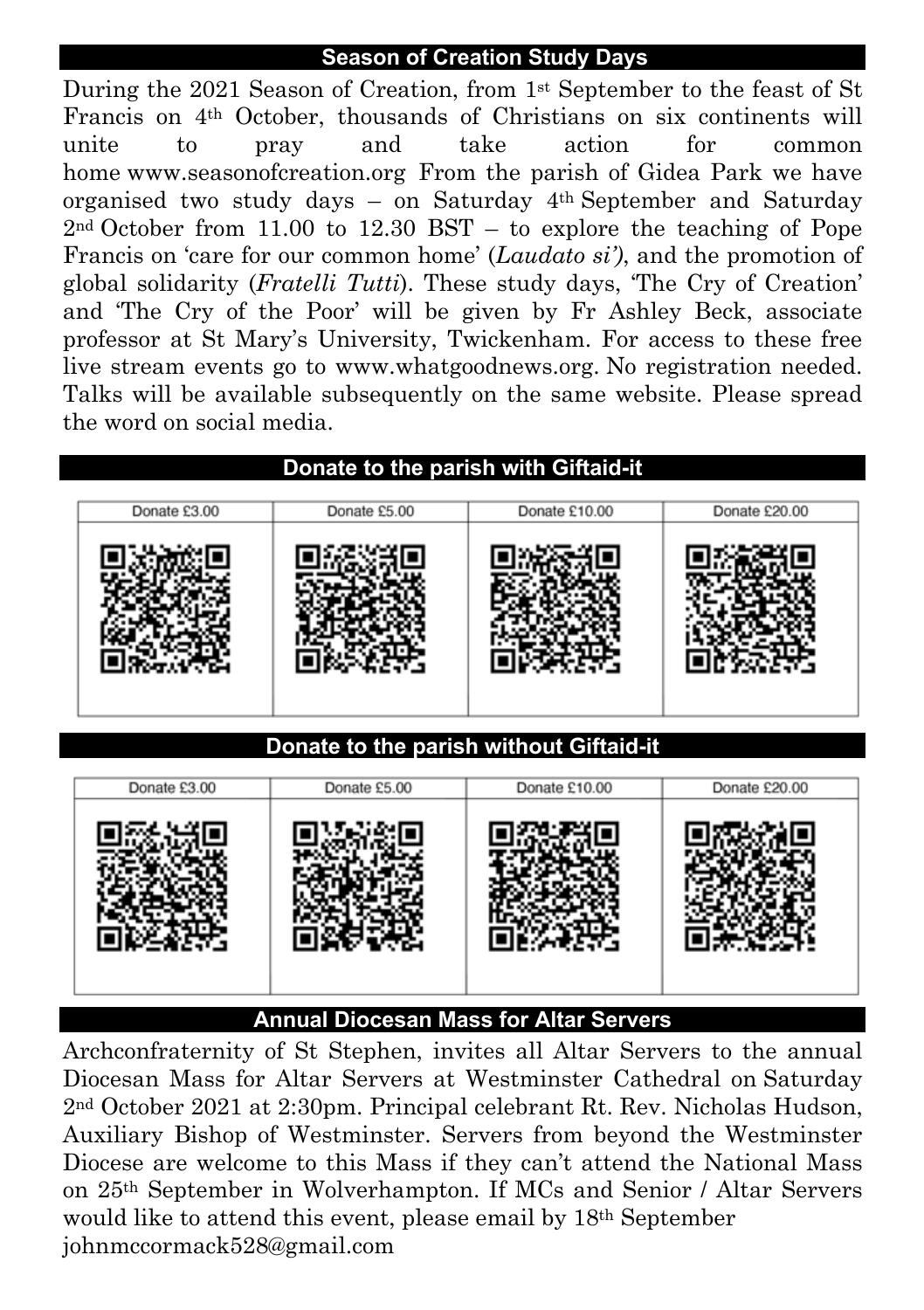### **Job Vacancy**

St John's RC Special School, Woodford Bridge is recruiting for an SEN Class Teacher with PHSE responsibility and Classroom Support Assistants. These are full-time, term time only roles in a school with students aged 5 - 25 with a wide range of special needs. Previous experience essential. For application packs please contact the school office on 020 8504 1818 or email office@stjohnsrcschool.co.uk stating the role you are interested in. Successful applicants will be subject to an enhanced DBS check. www.stjohnsrcschool.co.uk

# **Apply to work for Right to Life UK**

Are you looking to leave a corporate career and instead use your skills and energy to make a significant positive difference to this world?

Right To Life UK are currently hiring for a number of positions across media, public affairs, digital and operations.

In particular, they are looking to urgently fill positions in their Public Affairs team, to ensure that they have the right team in place ahead of their opposition making further attempts to introduce radical changes to abortion and assisted suicide legislation.

They are looking for highly-skilled, hard-working, professional individuals to join them.

If this is of interest to you or if you know of anyone that would be suitable for one of the positions, please visit the link below to view the roles they are looking to hire for and learn how to apply.

www.righttolife.org.uk/jobs/

# **First Holy Communion Programme**

The first session for 1st Holy Communion children will take place on Saturday 18th September at 10:00am in the CASA Hall. **At the same time** the parents meeting will take place – venue to be announced.

## **Caliyp Programme**

The first session for Caliyp candidates will take place on Saturday 18th September at 10:00am in the CASA Hall. **At the same time** the parents meeting will take place – venue to be announced.

## **RCIA Programme**

The first session for RCIA candidates will take place on Tuesday  $21<sup>st</sup>$ September at 7:30pm in the presbytery.

## **Confirmation Programme**

The first session for Confirmation candidates and their parents will take place on Saturday 18th September at 2:30pm in the Church

For all above programmes can you please ensure you turn up on time. Thankyou.